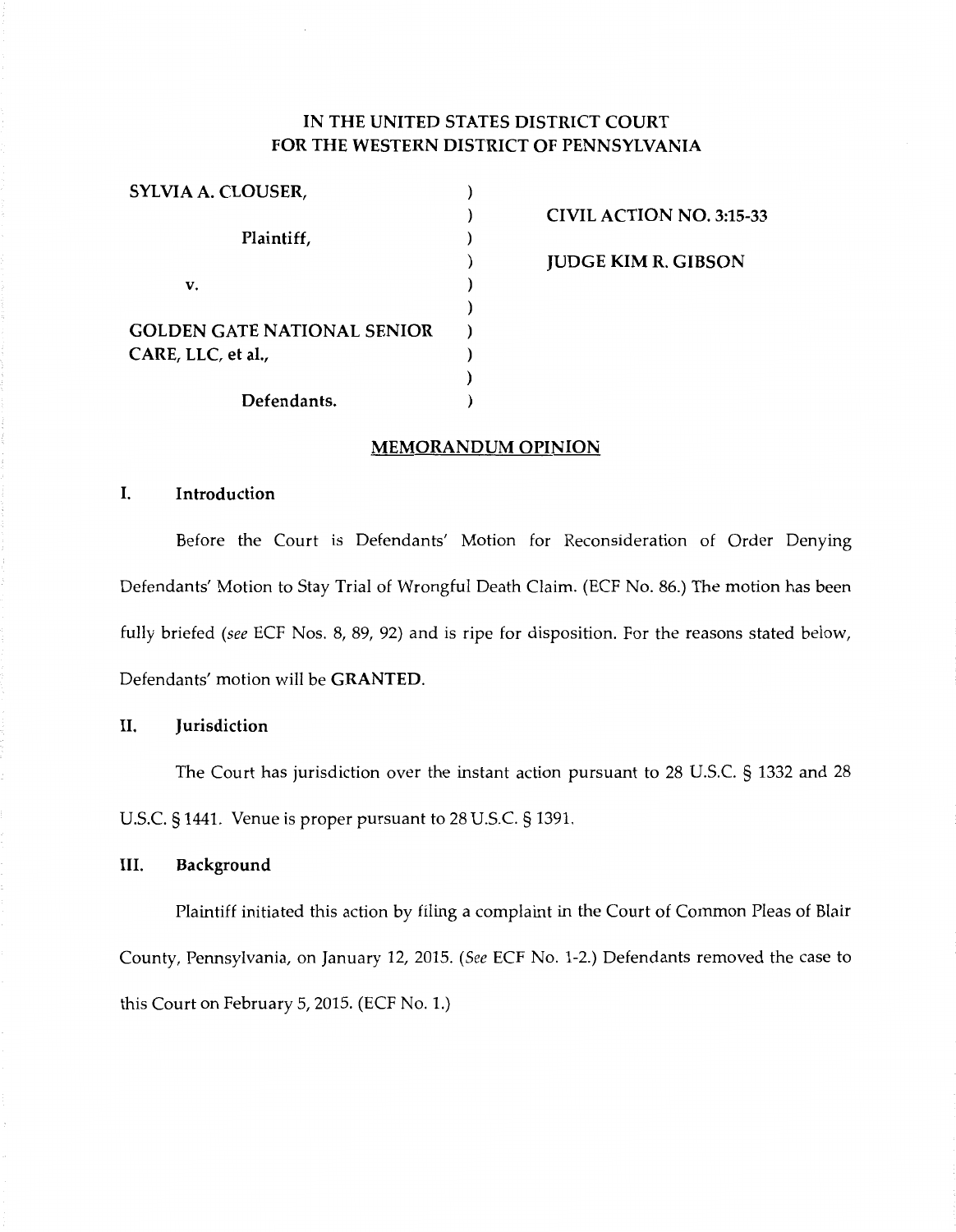Plaintiff sued Defendants individually and on behalf of her late husband's estate.1 Plaintiff brought two claims against Defendants. In Count I of her complaint, Plaintiff asserted a wrongful death claim. (ECF No. 1-2 at  $\P$  T 7-8.) In Count II of her complaint, Plaintiff asserted a survival claim. *(Id.* at  $\P$ ] 40-42.) Plaintiff sought punitive damages for both claims. *(Id.* at 12-14.)

In response to Plaintiff's action, Defendants filed an Amended Motion to Dismiss for Failure to State a Claim and a Motion to Compel Arbitration. (ECF No. 40.) This Court granted in part and denied in part Defendants' motion as follows: (1) this Court denied Defendants' Motion to Compel Arbitration of the wrongful death claim (Count I); this Court granted Defendants' Motion to Compel Arbitration of the survival claim (Count II); this Court granted Defendants' Motion to Dismiss Plaintiff's claim for punitive damages as to the wrongful death claim (Count I); and (4) this Court denied Defendants' Motion to Dismiss Plaintiff's claim for punitive damages as to the survival action (Count II). *See Clouser v. Golden Gate Nat'l Senior Care,* LLC, No. CV 3:15- 33, 2016 WL 1179214, at \*10 (W.D. Pa. 2016).

After this Court denied Defendants' Motion to Compel Arbitration for the wrongful death claim, Defendants filed a Motion to Stay the Trial of the Wrongful Death Claim. (ECF No. 56), which this Court denied. *See Clouser v. Golden Gate Nat'l Senior Care, LLC,* No. CV 3:15-33, 2016 WL 4254268 (W.D. Pa. 2016). Defendants now ask this Court to reconsider its denial of Defendants' Motion to Stay.

<sup>&</sup>lt;sup>1</sup> Because this Court has repeatedly discussed the underlying facts in this case, it will not restate them here. *See Clouser v. Golden Gate Nat'[ Senior Care, LLC,* No. CV 3:15-33, 2016 WL 1179214 (W.D. Pa. 2016); *Clouser v. Golden Gate Nat'[ Senior Care, LLC,* No. CV 3:15-33, 2016 WL 4223755 (W.D. Pa. 2016); *Clouser v. Golden Gate Nat'/ Senior Care, LLC,* No. CV 3:15-33, 2016 WL 4254268 (W.D. Pa. 2016).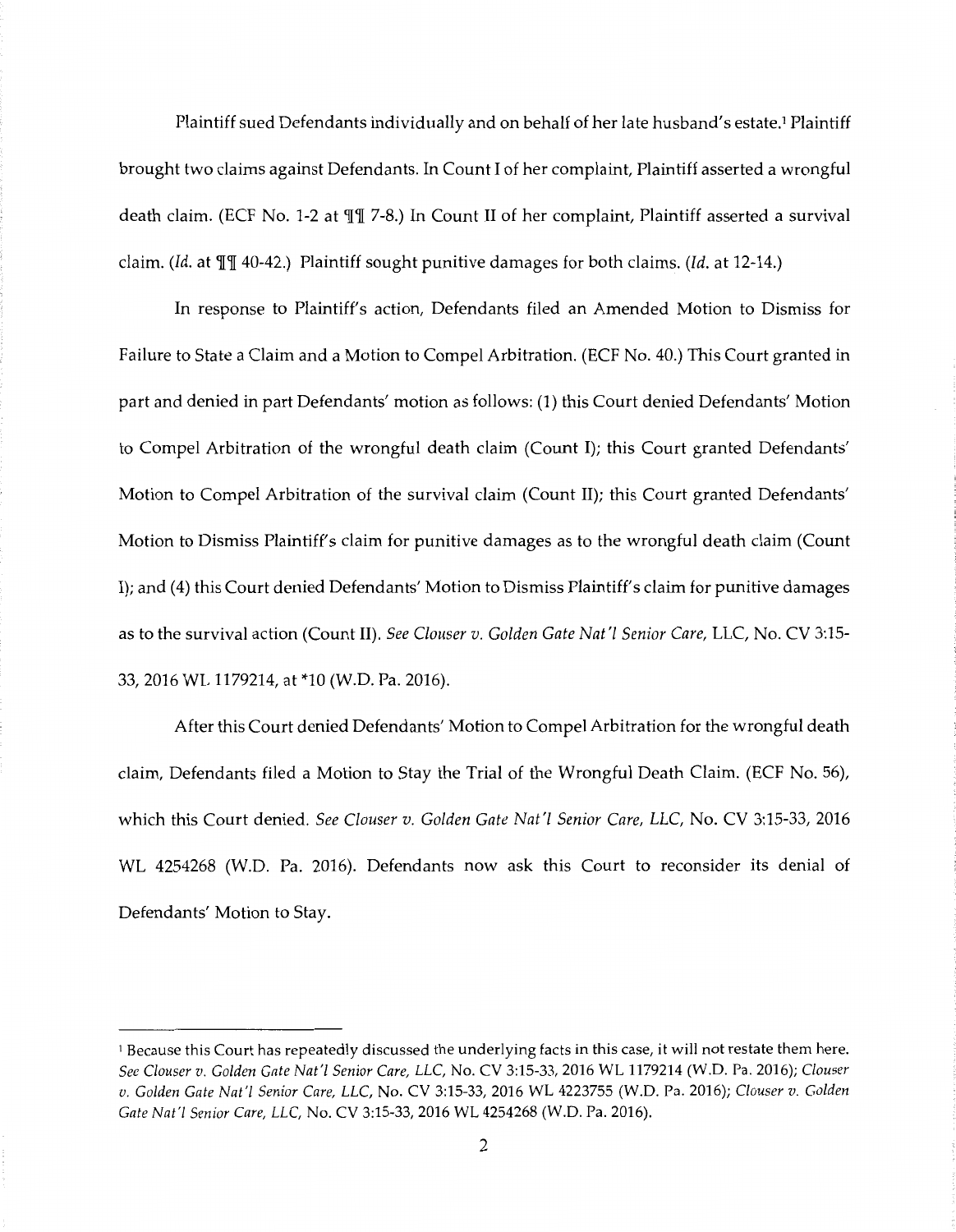### IV. **Legal Standard**

"Because federal courts have a strong interest in the finality of judgments, motions for reconsideration should be granted sparingly." *Williams v. Baker,* No. 15CV0402, 2017 WL 1367374, at \*1 (W.D. Pa. 2017) (internal citations omitted); *Milton v. United States Bureau of Prisons,* No. 1:13- CV-02673, 2017 WL 4012610, at \*1 (M.D. Pa. 2017) (same) (internal citations omitted); *Taggart v. United States Dep't of Justice,* No. 16-CV-04040, 2017 WL 1862324, at \*4 (E.D. Pa. 2017) (same) (internal citations omitted).

Motions for reconsideration afford courts the opportunity to remedy their own alleged errors; they "are not designed to provide litigants with a second bite at the apple." *U.S. ex rel. Emanuele v. Medicor Assocs.,* No. CV 10-245, 2017 WL 3675921, at \*6 (W.D. Pa. 2017) (internal citations omitted); *Langston v. Hershey Med. Ctr.,* No. 1:15-CV-2027, 2016 WL 6780702, at \*2 (M.D. Pa. 2016) ("A reconsideration motion should not be used to try to get a 'second bite at the apple."') (internal citations omitted); *Taksir v. Vanguard Grp., Inc.,* No. CV 16-5713, 2017 WL 3443497, at \*2 (E.D. Pa. 2017) ("Reconsideration is not permitted simply to allow a 'second bite at the apple."') (internal citations omitted).

A court may grant a motion for reconsideration if the moving party shows: "(1) an intervening change in controlling law; (2) the availability of new evidence; or (3) the need to correct clear error of law or prevent manifest injustice." *United States v. Banks,* 674 F. App'x 121, 124 (3d Cir. 2017), *quoting Lazaridis v. Wehmer,* 591 F.3d 666, 669 (3d Cir. 2010); *DeForte v. Blocker,*  No. 2:16-CV-113, 2017 WL 1862213, at \*2 (W.D. Pa. 2017) (same) (internal citations omitted); *Hudson v. Dist. Attorney Ed Marsico Dauphin Cty.,* No. 1:16-CV-0640, 2017 WL 3868518, at \*2 (M.D.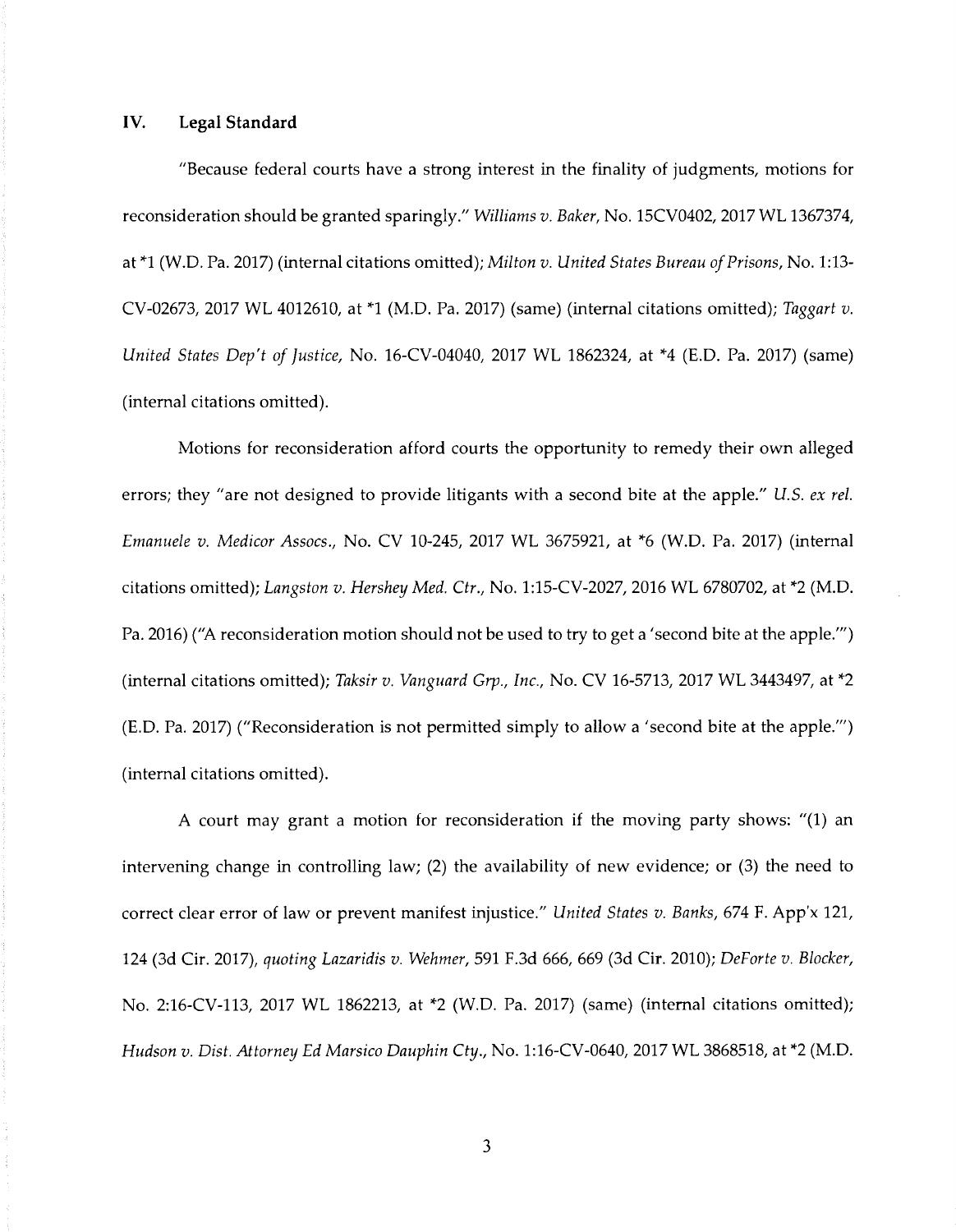Pa. 2017) (same) (internal citations omitted); *Cave v. Saxon Mortg. Servs., Inc.,* No. CV 11-4586, 2017 WL 511629, at \*1 (E.D. Pa. 2017) (internal citations omitted).

#### **V. Discussion**

#### **A. This Court's Initial Denial of Defendants' Motion to Stay the Wrongful Death Claim**

As noted above, this Court previously denied Defendants' Motion to Stay Plaintiff's wrongful death claim. To reach this decision, this Court "consider[ed] the following factors: (1) whether a stay would unduly prejudice or present a clear tactical disadvantage to the non-moving party; (2) whether denial of the stay would create a clear case of hardship or inequity for the moving party; (3) whether a stay would simplify the issues and the trial of the case; and (4) whether discovery is complete and whether a trial date has been set." *Clouser,* 2016 WL 4254268 at 2, *citing Akishev v. Kapustin,* 23 F. Supp. 3d 440, 446 (D. N.J. 2014). This Court also considered (5) the length of the requested stay. *Clouser,* 2016 WL 4254268 at 7, *citing Structural Group, Inc. v. Liberty Mut. Ins.* Co., No. 1:07-CV-1793, 2008 WL 4616843 (M.D. Pa. 2008).

After applying the above-mentioned balancing test, this Court found that only one of the five factors— "hardship or inequity for the moving party" — weighed in favor of granting a stay. *See Clouser,* 2016 WL 4254268 at 6. The Court concluded by stating that:

In sum, because only one factor weighs in favor of a stay, the totality of the circumstances weighs in favor of denying Defendants' motion for a stay. Thus, having examined "the circumstances of the particular case," *Nken,* 556 U.S. at 433, the Court finds in its discretion that a stay of this action pending resolution of the arbitration of Plaintiff's survival claim would be, on balance, inappropriate. The Court will therefore deny Defendants' request for a stay.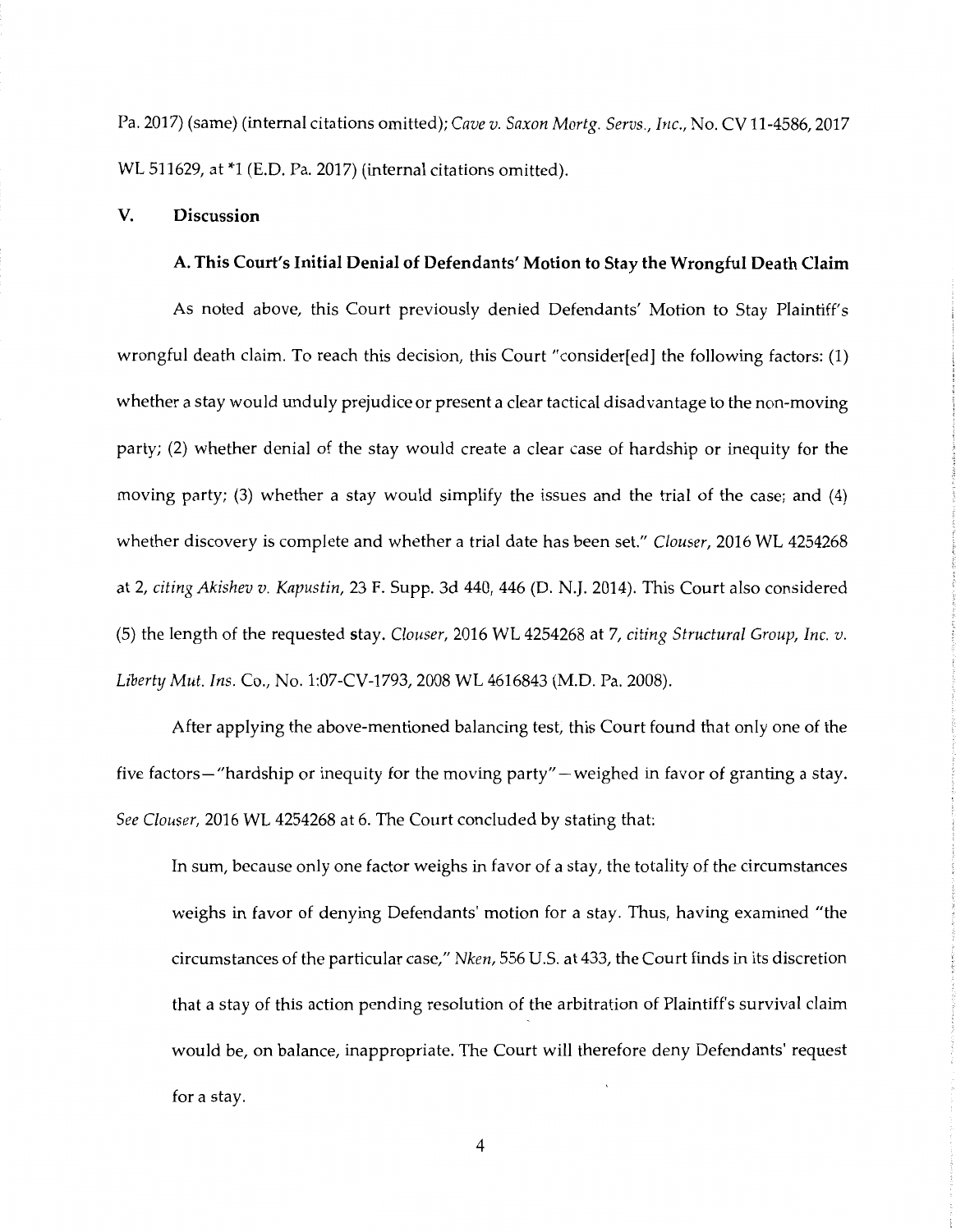*Id.* at 8.

As a result of this Court's denial of Defendants' motion, Defendants were required to litigate Plaintiff's wrongful death claim before this Court while simultaneously arbitrating Plaintiff's survival claim pursuant to the arbitration agreement signed by Plaintiff's deceased husband.

## **B. Defendants' Instant Request that this Court Reconsider Its Denial of Defendants' Motion to Stay the Wrongful Death Claim**

Defendants now ask this Court to reconsider its denial of Defendants' Motion to Stay Plaintiff's wrongful death claim. Defendants note that after this Court denied Defendants' motion to stay, the Pennsylvania Supreme Court decided *Taylor v. Extendicare Health Facilities, Inc.,* 147 A.3d 490, 493 (Pa. 2016), *cert. denied,* 137 S. Ct. 1375, 197 L. Ed. 2d 555 (2017). Defendants assert that in *Taylor,* the Supreme Court of Pennsylvania held that when a Plaintiff brings both a survival claim and a wrongful death claim against nursing home defendants, the wrongful death claim must be stayed until the arbitration claim is resolved through arbitration. (ECF No. 68 at 4.) According to Defendants, *Taylor* constitutes an "intervening change in the controlling law" that requires this Court, sitting in diversity, to stay Plaintiff's wrongful death claim.

In response, Plaintiff argues that *Taylor* did not change the controlling law. (ECF No. 89 at 4.) Specifically, Plaintiff asserts that Defendants mischaracterize the holding of *Taylor,* and emphasizes that the passage that Defendants rely on is located in a footnote rather than in the main body of the opinion. (ECF No. 89 at 2-4.) This Court will address these arguments below.

"Our role in diversity cases is to apply state law as announced by the state's highest court." *LaBarre v. Bristol-Myers Squibb* Co., 544 F. App'x 120, 125 (3d Cir. 2013), *citing Sheridan v. NGK* 

5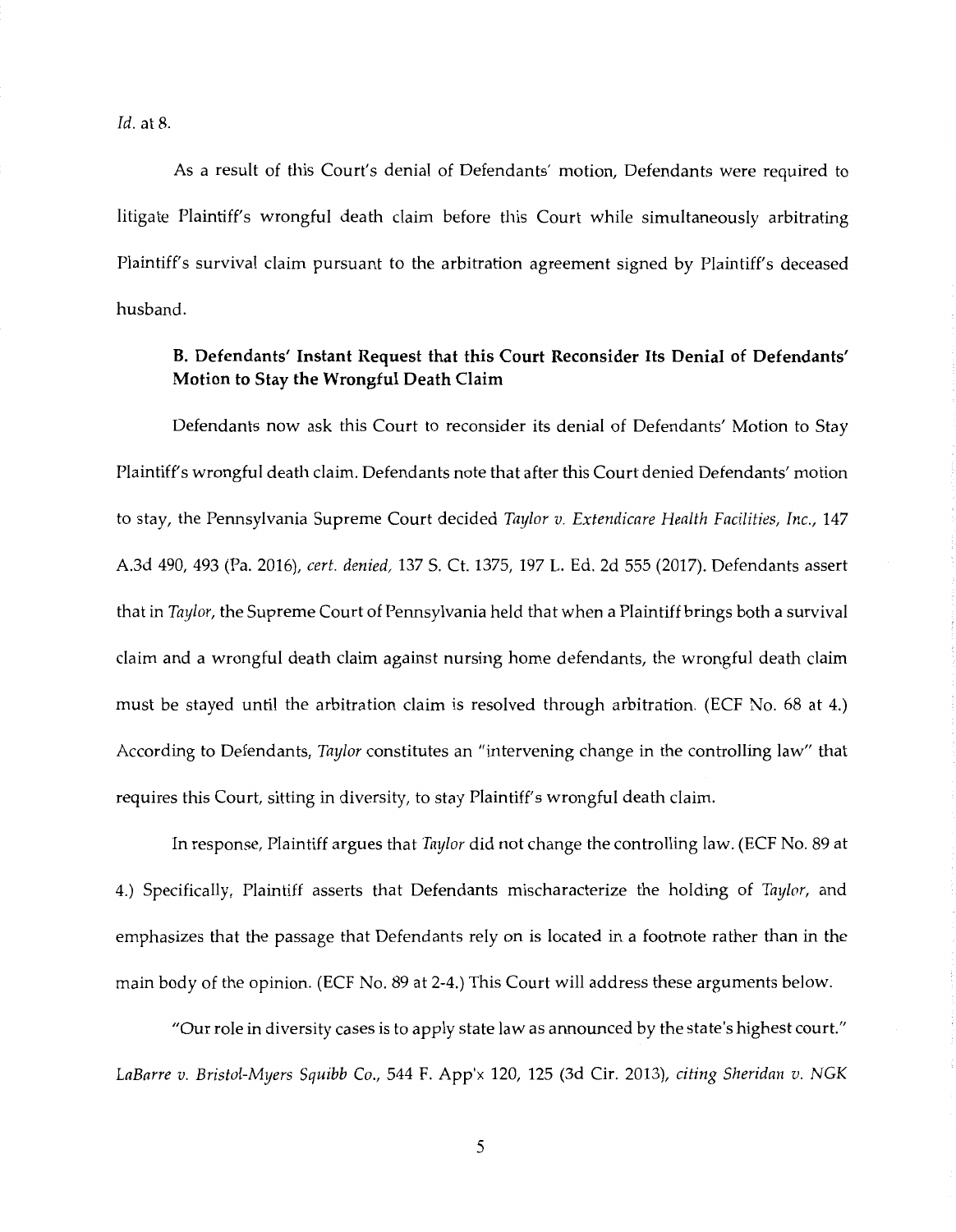*Metals Corp.,* 609 F.3d 239, 253 (3d Cir. 2010) ("A federal court under *Erie* is bound to follow state law as announced by the highest state court") (internal citations omitted).

"In the absence of a controlling decision by the Pennsylvania Supreme Court, we must predict how it would decide the questions of law presented in this case." *Wolfe v. Allstate Prop.* & *Cas. Ins.* Co., 790 F.3d 487, 492 (3d Cir. 2015) *citing Berrier v. Simplicity Mfg., Inc.,* 563 F.3d 38, 45- 46 (3d Cir. 2009); *Leonard v. Tractor Supply* Co., 88 F. Supp. 3d 459, 461 (W.D. Pa. 2015) (same); *Frey v. Grumbine's RV,* No. 1:10-CV-1457, 2011 WL 685823, at \*3 (M.D. Pa. 2011); *Smith v. Howmedica Osteonics Corp.,* No. CV 17-1174, 2017 WL 1508992, at \*3 (E.D. Pa. 2017) (same).

"[A] federal court attempting to forecast state law must consider relevant state precedents, analogous decisions, considered dicta, scholarly works, and any other reliable data tending convincingly to show how the highest court in the state would decide the issue at hand." *Smith,*  2017 WL 1508992 at \*3, *citing McKenna v. Ortho Pharm. Corp.,* 622 F.2d 657, 663 (3d Cir. 1980); *see Micjan v. Wal-Mart Stores, Inc.,* No. CV 14-855, 2016 WL 4141085, at \*6 (W.D. Pa. 2016) *(quoting McKenna,* 622 F.2d at 633); *Duncan v. St. Paul Fire* & *Marine Ins.* Co., 129 F. Supp. 2d 736, 742 (M.D. Pa. 2001) (same); *Wagner v. Kimberly-Clark Corp.,* 225 F. Supp. 3d 311, 315 (E.D. Pa. 2016) (same).

This Court agrees with Plaintiff that *Taylor's* central holding does not concern whether a wrongful death claim must be stayed pending arbitration of the survival claim; *Taylor's* main holding is that the Federal Arbitration Act ("FAA") preempts Pennsylvania Rule of Civil Procedure ("PRCP") 213(e), which had required that survival actions and wrongful death actions be consolidated. *Taylor,* 147 A.3d at 500. *Taylor* holds that, as a matter of law, a survival claim and a wrongful death claim must be bifurcated when doing so will give effect to an arbitration agreement that governs the survival claim. *Id.* at 507. *See also Simmons v. Simpson House, Inc.,* No.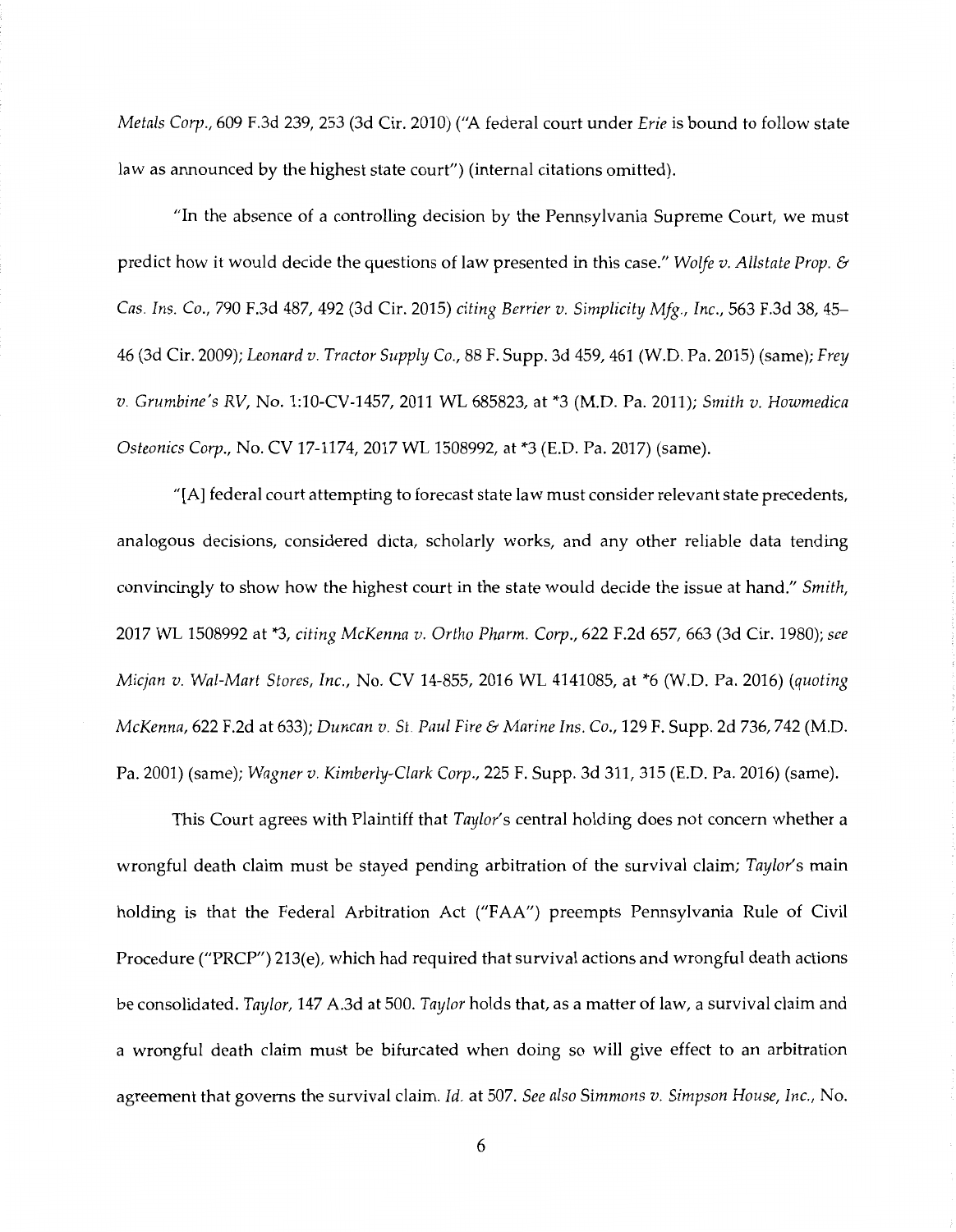CV 15-06636, 2017 WL 1376566, at \*7 (E.D. Pa. 2017) (applying *Taylor* and bifurcating survival and wrongful death claims); *Personacare of Reading, Inc. v. Lengel,* No. CV 16-1965, 2017 WL 2772706, at \*3 (E.D. Pa. 2017) (same).

However, this does not end the inquiry. In the absence of a clear holding from the Pennsylvania Supreme Court, this Court must "predict how [the Pennsylvania Supreme Court] would decide the questions of law presented in this case." *Wolfe,* 790 F.3d at 492. In making this prediction, this Court must consult any "reliable data tending convincingly to show how the highest court in the state would decide the issue at hand." *Smith,* 2017 WL 1508992 at \*3.

This Court need not look far for "reliable data tending to convincingly show" how the Pennsylvania Supreme Court would decide the pending motion. This Court agrees with Defendants that *Taylor* provides a convincing basis leading this Court to stay Plaintiff's wrongful death claim. While *Taylor's* central holding was that the FAA preempted PRCP 213(e), the Pennsylvania Supreme Court addressed the issue of whether a wrongful death claim must be stayed while a survival claim is arbitrated pursuant to an arbitration agreement. Specifically, the Pennsylvania Supreme Court stated:

... once an issue has been referred to arbitration, any judicial proceeding involving that issue is stayed pending the outcome of arbitration. 42 Pa.CS. § 7304(d). **Therefore, the survival claim arbitration will be resolved before the wrongful death action can proceed in the court of common pleas.** Thus, the court hearing the wrongful death action may account for any damages awarded in the survival arbitration and "avoid duplicate recovery" as required by Subsection 8301(a).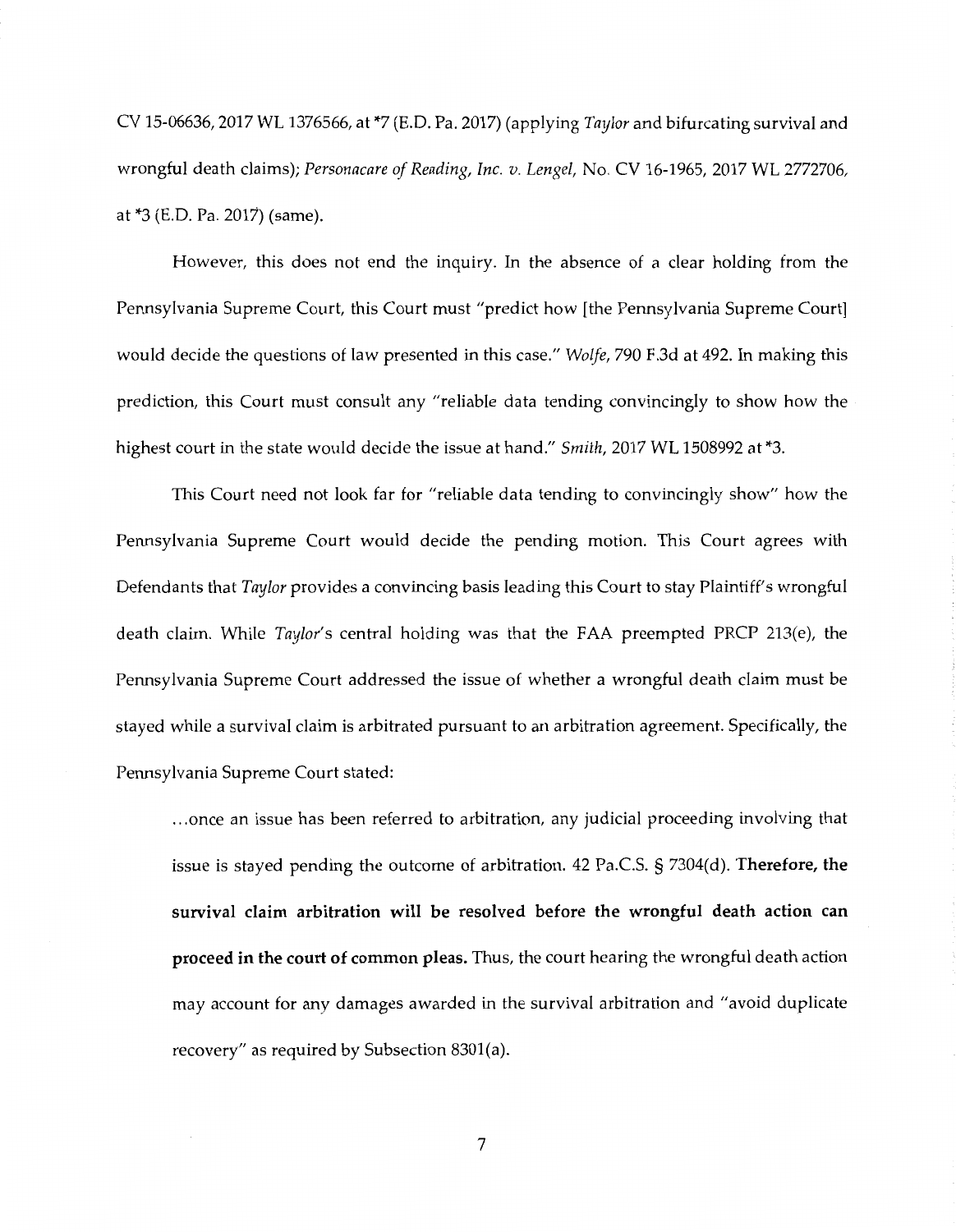*Id.* at 510 (emphasis added). As this passage indicates, according to Pennsylvania's highest court, a wrongful death action is to be stayed while a survival action is arbitrated. Moreover, the court's assertion that duplicate damages will be avoided because the court hearing the wrongful death claim will account for any damages imposed in the survival action necessitates that the survival claim be resolved first, which in tum requires that the wrongful death action be stayed pending arbitration of the survival claim.2

To support her argument that *Taylor's* statements about staying the wrongful death claim are not substantive law, Plaintiff emphasizes that the passage cited by Defendants appears in a footnote. *(See* ECF No. 89 at 2-4.) This Court is unpersuaded by this argument. Initially, whether or not the passage appears in a footnote, it is "reliable data" about how the Pennsylvania Supreme Court would likely decide the pending motion. Moreover, the fact that the Pennsylvania Supreme Court briefly referenced the stay in a footnote, and discussed the stay unequivocally and without much explanation, emphasizes the strength of the court's assumption that the wrongful death action would be stayed.

Plaintiff next argues that this Court should deny Defendants' motion to stay because *Taylor* affirmed the Pennsylvania Superior Court's holding that "an arbitration agreement signed by the decedent or his or her authorized representative is not binding upon non-signatory wrongful death beneficiaries, and they cannot be compelled to litigate their claims in arbitration." (ECF No. 89 at 3) *(citing Taylor,* 147 A.3d at 496, *quoting Taylor v. Extendicare Health Facilities, Inc.,* 

<sup>2</sup> This Court notes that it could not find a single decision since *Taylor* that squarely addresses whether *Taylor*  mandates a stay of a wrongful death claim pending arbitration of a survival claim. However, in the one case that this Court located that discussed the issue, the District Court stayed the state court wrongful death claim pending arbitration of the survival claim. *See Personacare of Reading, Inc. v. Lengel,* No. CV 16-1965, 2017 WL 2772706 (E.D. Pa. 2017).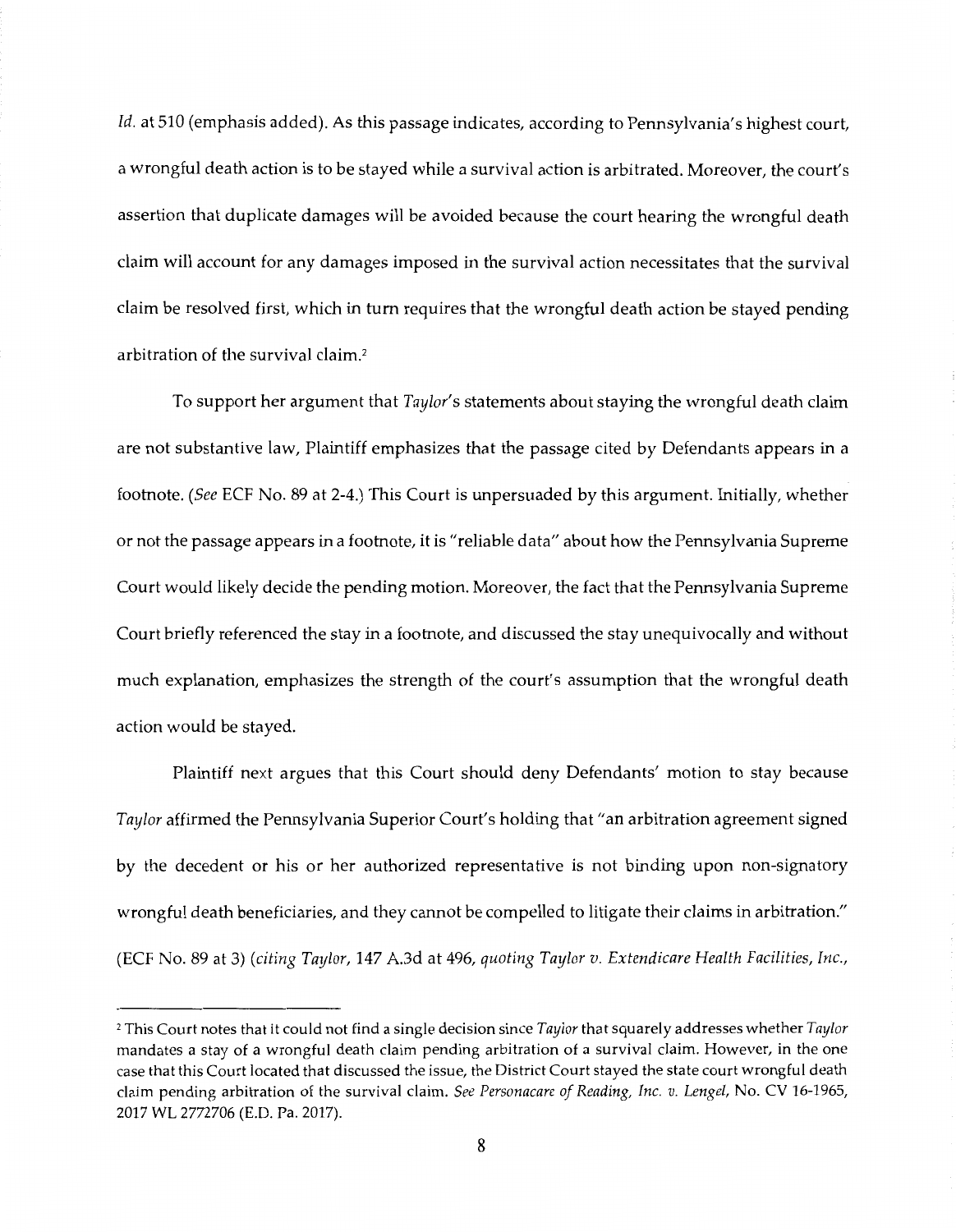113 A.3d 317 (Pa. Super. 2015).) This Court rejects Plaintiff's argument. Contrary to Plaintiff's assertion, staying a wrongful death claim brought by a non-signatory is not analogous to compelling that non-signatory to submit his or her claim to arbitration. Moreover, while the preclusive effects of an arbitration decision regarding a survival claim on a wrongful death claim are uncertain,3 that question is not presently before this Court.

Finally, Plaintiff argues that the footnote cited by Defendants is not "part of the Opinion" because in the footnote the majority was merely responding to the dissent. (ECF No. 89 at 3-4.)

Specifically, Plaintiff notes that the footnote states "this novel interpretation of Subsection 8301(a)

In its decision that Rule 213(e) barred bifurcation, the Superior Court expressed concern for the wrongful death beneficiaries' constitutional right to a jury trial. We share the Superior Court's concern, which appears to derive from the potential preclusive effect of arbitration upon the wrongful death beneficiaries in the judicial proceedings, through application of the doctrine of collateral estoppel. However, the preclusive effect of an arbitration award upon judicial proceedings is not presently before this Court. Moreover, although the appellate courts of the Commonwealth have held that "a judicially confirmed private arbitration award will have collateral estoppel effect, even in favor of non-parties to the arbitration, if the arbitrator actually and necessarily decided the issue sought to be foreclosed and the party against whom estoppel is invoked had full incentive and opportunity to litigate the matter," *Frog, Switch* & *Mfg. Co. v. Pa. Human Relations Comm 'n,* 885 A.2d 655, 661 (Pa. Cmwlth. 2005), we have not addressed this question. Notably, when the United States Supreme Court considered whether courts should resolve arbitrable pendent claims when a non-arbitrable claim is before it, in order to avoid the possible collateral estoppel effect of the arbitration proceeding in a subsequent court proceeding, the Court acknowledged that the preclusive effect of arbitration proceedings in such circumstances was not well-settled. *Dean Witter,* 470 U.S. at 222, 105 S.Ct. 1238 (observing that "[t]he full-faithand-credit statute requires that federal courts give the same preclusive effect to a State's judicial proceedings as would the courts of the State rendering the judgment, and since arbitration is not a judicial proceeding, ... the statute does not apply to arbitration awards"); *see McDonald v. W. Branch,*  466 U.S. 284, 287-88, 104 S.Ct. 1799, 80 L.Ed.2d 302 (1984) (refusing to accord an arbitration ruling collateral estoppel effect because "arbitral factfinding is generally not equivalent to judicial factfinding"); *Barrentine v. Ark.-Best Freight Sys.,* 450 U.S. 728, 101S.Ct.1437, 67 L.Ed.2d 641 (1981). Thus, the preclusive effect of arbitration in judicial proceedings is uncertain.

*Taylor,* 147 A.3d at 511-12.

<sup>&</sup>lt;sup>3</sup> Pennsylvania courts have not clearly addressed the question of whether arbitration of a survival claim would have a preclusive effect on a wrongful death claim being litigated in court. In *Taylor,* the Pennsylvania Supreme Court acknowledged that this issue is unresolved: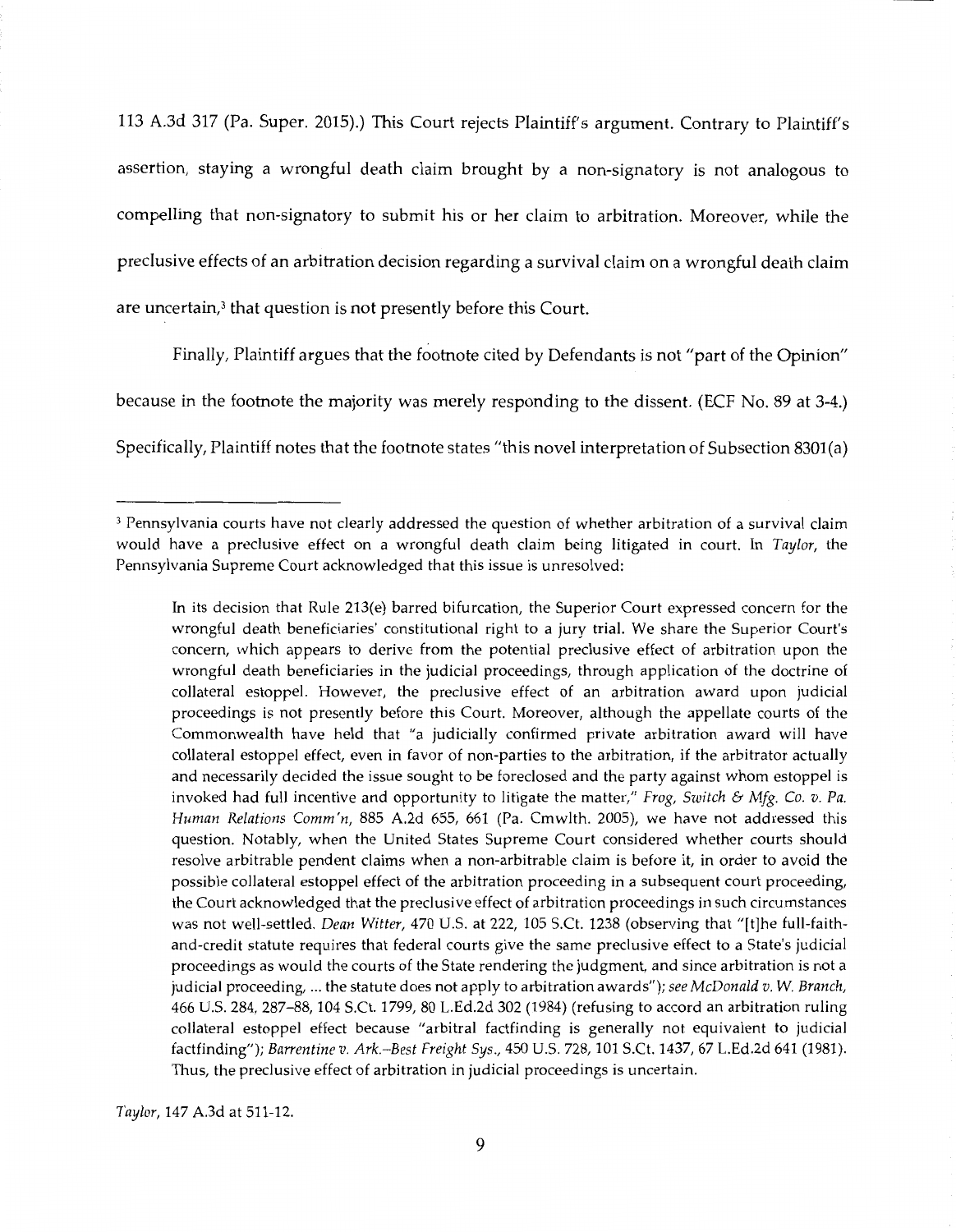has not been advanced by the parties in this case, is beyond the scope of our review, and is not before us." *Taylor,* 147 A.3d at 510. However, in this passage, the majority is responding to the dissent's concern that bifurcating the survival and wrongful death claims will violate 42 Pa. C.S.A § 8301 by allowing duplicate recovery. *Id.* Thus, contrary to Plaintiff's assertion, the majority does not conclude that the question of a stay is not before the court, but rather that the question of duplicative recovery is not before the court. *See Id.* Moreover, in the next paragraph of the same footnote, the Court explains that duplicate recovery will be avoided because the wrongful death claim will be stayed while the survival claim proceeds to arbitration. *Id.* Plaintiff fails to recognize that the fact that the majority was responding to the dissent when it discussed staying the wrongful death claim actually supports Defendants' argument that this Court must grant its motion for a stay; according to the majority, the dissent need not worry about duplicate recovery, because the wrongful death action will be stayed while the survival action undergoes arbitration, thus allowing the court who hears the wrongful death claim to account for any recovery previously awarded in the survival arbitration. *Id.* 

## **VI. Conclusion**

This is one of the rare circumstances where a motion to reconsider must be granted. Based upon the reasoning and holdings in *Taylor,* this Court predicts that the Pennsylvania Supreme Court would find that, under Pennsylvania law, a wrongful death claim must be stayed pending arbitration of a related survival claim subject to an arbitration agreement. This intervening change in the controlling law requires that this Court grant Defendants' motion to reconsider.

An appropriate order follows.

10